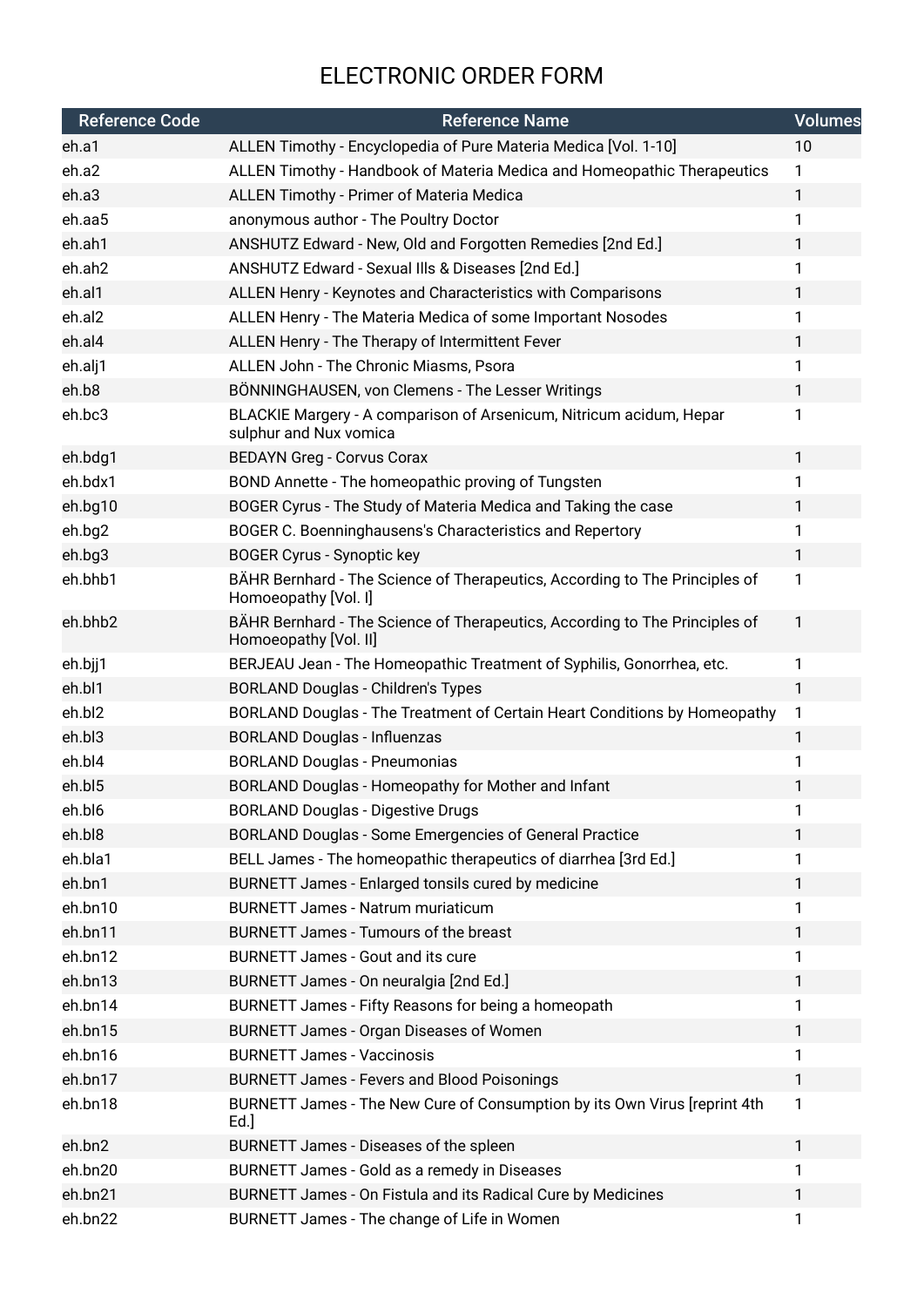| <b>Reference Code</b> | <b>Reference Name</b>                                                                                       | <b>Volumes</b> |
|-----------------------|-------------------------------------------------------------------------------------------------------------|----------------|
| eh.bn3                | BURNETT James - Delicate, backward, puny and stunted children                                               | 1              |
| eh.bn4                | BURNETT James - The diseases of the liver [2nd Ed.]                                                         | 1              |
| eh.bn5                | BURNETT James - Diseases of the skin [3th Ed.]                                                              | 1              |
| eh.bn6                | BURNETT James - Curability of tumours by medicines                                                          | 1              |
| eh.bn7                | <b>BURNETT James - Curability of cataract</b>                                                               | 1              |
| eh.bn8                | <b>BURNETT James - Ringworm</b>                                                                             | 1              |
| eh.bn9                | <b>BURNETT James - Diseases of the veins</b>                                                                | 1              |
| eh.bnh1               | BERNARD Henri - The Homeopathic Treatment of Constipation                                                   | 1              |
| eh.bnj1               | BANERJEE Prosad - Materia medica of Indian drugs                                                            | 1              |
| eh.bnj5               | BANERJEE Prosad - Chronic disease: its causes and cure                                                      | 1              |
| eh.bnx1               | BONNEROT - Ulcer of the Stomach and Duodenum. [Translated from French by<br>Rajkumar Mukerji]               | 1              |
| eh.br1                | BOERICKE William - Pocket Manual of Homeopathic Materia Medica                                              | 1              |
| eh.br3                | BOERICKE William, DEWEY Willis - The Twelve Tissue Remedies of Schuessler                                   | 1              |
| eh.br6                | BOERICKE William - The Development of Homoeopathy. Presented by Julian<br>Winston                           | 1              |
| eh.Br_Hom_J           | British Homoepathic Journal - 1911, 1912, 1913                                                              | 19             |
| eh.bsr1               | BENSON Reuel - Homeopathic Nursery Manual                                                                   | 1              |
| eh.btv1               | BHATIA V. R. - Influenza and Its Homoeopathic Treatment                                                     | 1              |
| eh.btw1               | <b>BURT William - Characteristic Materia Medica</b>                                                         | 1              |
| eh.btw2               | <b>BURT William - Physiological Materia Medica</b>                                                          | 1              |
| eh.bwa1               | BLACKWOOD Alexander - Diseases of the kidneys and nerves                                                    | 1              |
| eh.bwa2               | BLACKWOOD Alexander - Diseases of the heart                                                                 | 1              |
| eh.bwa3               | BLACKWOOD Alexander - A Manual of Materia Medica, therapeutics and<br>Pharmacology with Clinical Index      | 1              |
| eh.bwa4               | BLACKWOOD Alexander - The food Tract: Its Ailments and Disease of the<br>Peritoneum                         | 1              |
| eh.bwa5               | BLACKWOOD Alexander - Diseases of the Liver, Pancreas and Ductless Glands                                   | 1              |
| eh.bwg1               | BIDWELL Glen - How to Use the Repertory with a Practical Analysis of forty<br>Homoeopathic Remedies         |                |
| eh.c1                 | CLARKE John - Dictionary of Practical Materia Medica [Vol. 1-3]                                             | 3              |
| eh.c10                | CLARKE John - Therapeutics of the serpent poisons                                                           | 1              |
| eh.c11                | CLARKE John - Radium as an internal remedy                                                                  | 1              |
| eh.c12                | CLARKE John - The therapeutics of cancer                                                                    | 1              |
| eh.c13                | CLARKE John - Cholera, Diarrhoea and Dysentery                                                              | 1              |
| eh.c14                | CLARKE John - Non Surgical Treatment of Diseases of the Glands and Bones                                    | 1              |
| eh.c16                | CLARKE John - Bird's Eye view - A Lecture on Organon of Medicine                                            | 1              |
| eh.c17                | CLARKE John - Constitutional Medicine with especial reference to the three<br>constitutions of Von Grauvogl | 1              |
| eh.c20                | CLARKE John - Gunpowder as a War remedy                                                                     | 1              |
| eh.c21                | CLARKE John - Haemorrhoids and Habitual Constipation                                                        | 1              |
| eh.c22                | CLARKE John - Homeopathy explained                                                                          | 1              |
| eh.c3                 | CLARKE John - Whooping cough cured with coqueluchin                                                         | 1              |
| eh.c4                 | CLARKE John - Diseases of the heart and arteries                                                            | 1              |
| eh.c5                 | CLARKE John - Catarrh, Colds and Influenzas                                                                 | 1              |
| eh.C6                 | CLARKE John - The cure of tumours by medicines                                                              | 1              |
| eh.C7                 | <b>CLARKE John - Grand characteristics of Materia medica</b>                                                | 1              |
| eh.C8                 | CLARKE John - The prescriber [6th Ed.]                                                                      | 1              |
| eh.cda1               | CHOUDHURI - A Study on Materia Medica and Repertory                                                         | 1              |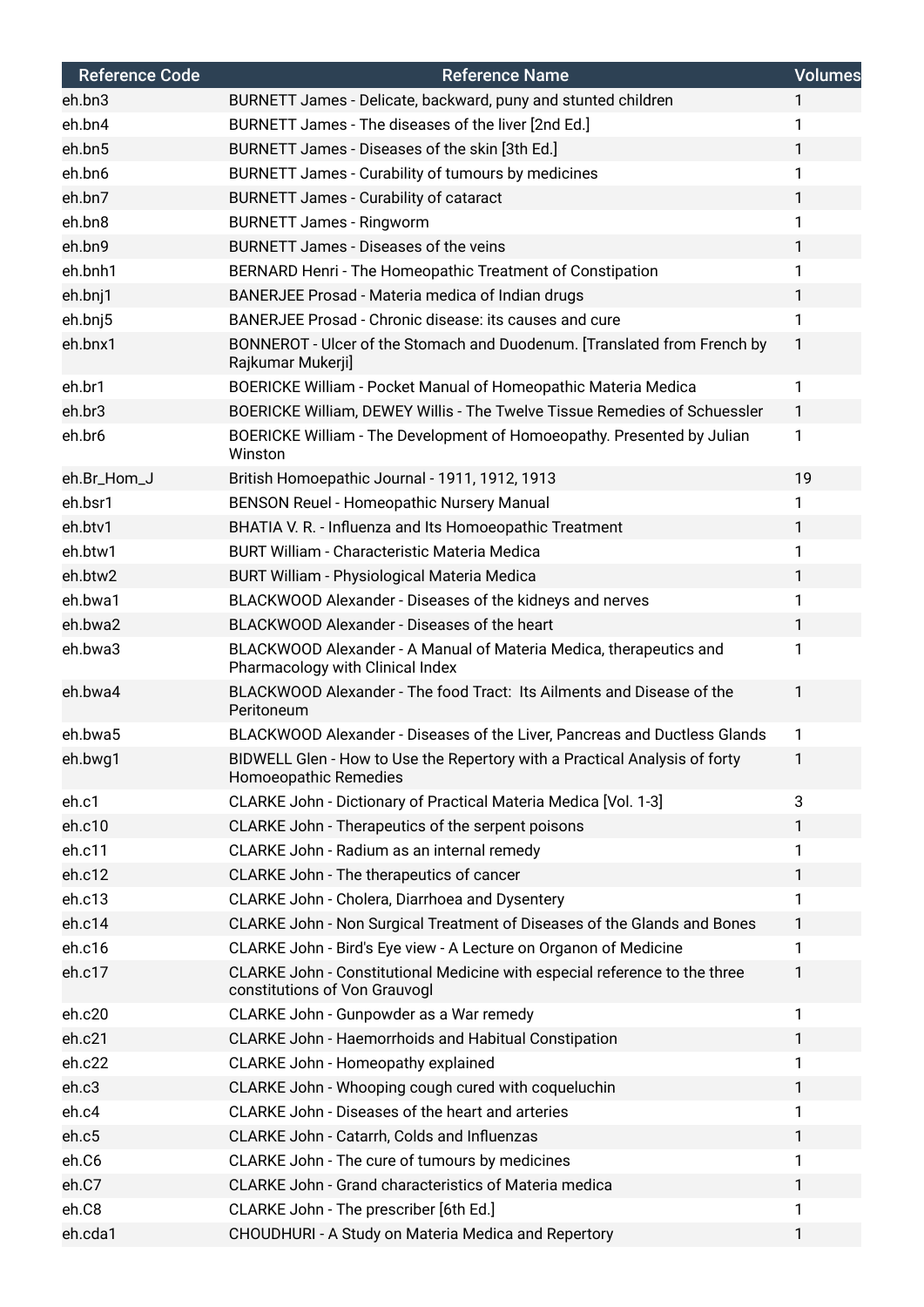| <b>Reference Code</b> | <b>Reference Name</b>                                                                                       | <b>Volumes</b> |
|-----------------------|-------------------------------------------------------------------------------------------------------------|----------------|
| eh.cdh1               | <b>CHOUDHURY Harimohon - Indications of Miasms</b>                                                          |                |
| eh.cdh2               | CHOUDHURY Harimohon - 50 Millesimal Potency in Theory and Practice                                          | 1              |
| eh.chr1               | CHAUHAN - Expressive drug pictures of homoeopathic materia medica [Vol. 1]                                  | $\mathbf{1}$   |
| eh.chr2               | CHAUHAN - Expressive drug pictures of homoeopathic materia medica [Vol. 2]                                  | $\mathbf{1}$   |
| eh.cji1               | CHATTERJI A. N. - Three in One                                                                              | 1              |
| eh.cka1               | <b>CLARKE A. - Decachords</b>                                                                               | 1              |
| eh.clv1               | <b>CLEVELAND Charles - Salient Materia Medica and Therapeutics</b>                                          | 1              |
| eh.cp1                | COWPERTHWAITE Allen - Textbook of Materia Medica and Therapeutics                                           | 1              |
| eh.ctj1               | CHATTERJEE T. P. - My memorable cures                                                                       | 1              |
| eh.ctj4               | CHATTERJEE T. P. - My Random Notes on some Homeopathic Remedies Reprint                                     | $\overline{1}$ |
| eh.ctj5               | CHATTERJEE T. P. - Fundamentals of Homeopathy and Valuable hints for<br>Practice                            | 1              |
| eh.ctj6               | CHATTERJEE T. P. - Hints on Homeopathic Practice and Children's Diseases                                    | $\mathbf{1}$   |
| eh.dct2               | DUNCAN T. C. - Hand Book on the Diseases of the Heart and their Homeopathic<br>Treatment                    | 1              |
| eh.dfg1               | DRANSFIELD Gill - The Homoeopathic Proving of Spectrum                                                      | $\mathbf{1}$   |
| eh.dgs1               | DOUGLASS Melford - Skin diseases                                                                            | $\mathbf{1}$   |
| eh.dgs4               | DOUGLASS Melford - Pearls of Homeopathy                                                                     | 1              |
| eh.dh1                | DUNHAM Carroll - Lectures on Materia Medica                                                                 | $\mathbf{1}$   |
| eh.dh5                | DUNHAM Carroll - Symptoms, their Study or 'How to Take the Case'                                            | 1              |
| eh.dh6                | DUNHAM Carroll - The Science of Therapeutics. A collection of papers                                        | 1              |
| eh.dw5                | DEWEY Willis - Practical Homeopathic Therapeutics                                                           | 1              |
| eh.dyb2               | DIGBY Berkeley - Lac caninum                                                                                | $\mathbf{1}$   |
| eh.esj1               | EPPS John - Domestic Homoeopathy: Rules for the Domestic Treatment of the<br>Maladies of Infants, Children, | $\mathbf{1}$   |
| eh.fb10               | FOUBISTER Donald - The Significance of Past History in Homeopathic<br>Prescribing                           | 1              |
| eh.fb2                | FOUBISTER Donald - Homeopathy and Pediatrics                                                                | 1              |
| eh.fr2                | FARRINGTON Ernest - Comparisons in Materia Medica with Therapeutic Hints                                    | 1              |
| eh.fr3                | FARRINGTON Ernest - Therapeutics Pointers and Lesser writings with some<br>clinical cases                   | 1              |
| eh.frh1               | FARRINGTON Harvey - Homeopathy and homeopathic Prescribing                                                  | 1              |
| eh.fsp1               | FRASER Peter - Proving of Pavo cristatus                                                                    | $\mathbf{1}$   |
| eh.fsr1               | FISHER Charles - Homeopathy in obstetric emergencies                                                        | 1              |
| eh.ftb1               | FORTIER-BERNOVILLE Maurice - What we must not do in Homeopathy<br>[Translated from French by R. K. Mukerji] | 1              |
| eh.fyz5               | FAYAZUDDIN M. - Surgeon's Friends in Homeopathy. Succus Calendula                                           | 1              |
| eh.fyz7               | FAYAZUDDIN M. - Surgeon's Friends in Homeopathy. Arnica Montana                                             | 1              |
| eh.gcj1               | GILCHRIST J. G. - The Homoeopathic Treatment of Surgical Diseases                                           | 1              |
| eh.gfl1               | GRIFFITHS Lisa, GEARY Mary - Homeopathic Provings of Bracken                                                | $\mathbf{1}$   |
| eh.gka1               | GASKIN A. - Comparative Study on Kent's Materia Medica                                                      | 1              |
| eh.gl3                | GALLAVARDIN Jean-Pierre - Repertory of Psychic Medicines with Materia<br>Medica                             | 1              |
| eh.gm1                | <b>GRIMMER Arthur - The Collected Works</b>                                                                 | 1              |
| eh.gsd3               | GIBSON Douglas - Fear and Homeopathy                                                                        | $\mathbf{1}$   |
| eh.gvt2               | GUNAVANTE S. M. - The "genius" of homeopathic remedies                                                      | 1              |
| eh.gym1               | GEARY Mary - A Homoeopathic Proving of Pteridium aquilinum                                                  | 1              |
| eh.h1                 | HAHNEMANN Samuel - Materia medica pura                                                                      | $\overline{2}$ |
| eh.h2                 | HAHNEMANN Samuel - The Chronic Diseases, their Peculiar Nature and their                                    | $\overline{2}$ |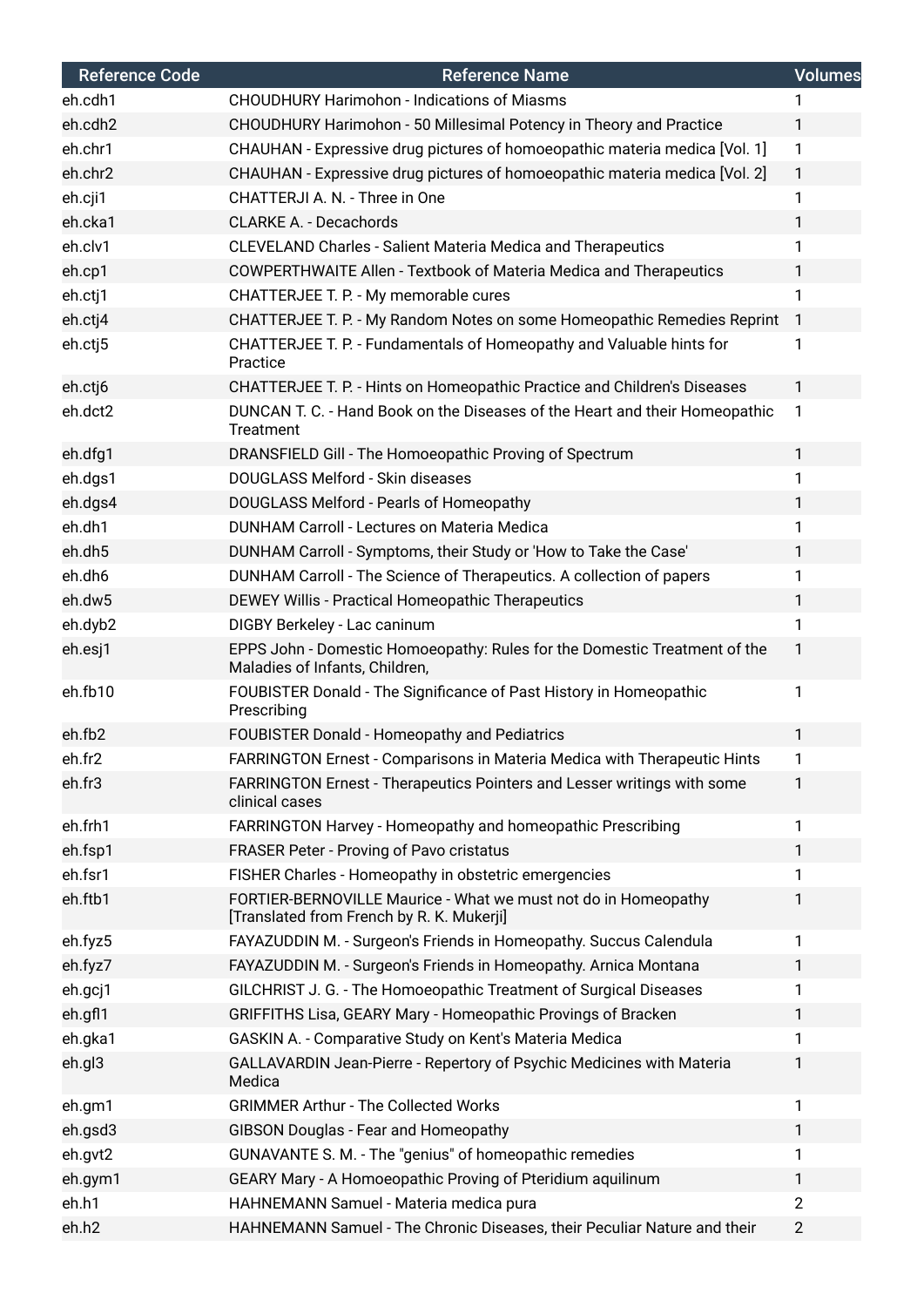| <b>Reference Code</b> | <b>Reference Name</b>                                                                                         | <b>Volumes</b> |
|-----------------------|---------------------------------------------------------------------------------------------------------------|----------------|
|                       | Homoeopathic                                                                                                  |                |
| eh.h3                 | HAHNEMANN Samuel - Organon of Medicine                                                                        | 1              |
| eh.hcw1               | HUTCHISON John - Seven-hundred Redline Symptoms                                                               | $\mathbf{1}$   |
| eh.hdj1               | HARNDALL J. S. - Homoeopathy in Veterinary Practice                                                           | 1.             |
| eh.he1                | HOYNE Temple - Clinical Therapeutics [Vol. 1-2]                                                               | $\overline{2}$ |
| eh.hj1                | HIND Jai - Chronic Diseases and Theory of Miasms - Team of Experienced<br><b>Teachers</b>                     | 1.             |
| eh.hr1                | HERING Constantine - Guiding Symptoms of our Materia Medica (Vol. 1-10)                                       | 10             |
| eh.hr4                | HERING Constantine - The homeopathic domestic physician                                                       | 1              |
| eh.hs1                | HUGHES R., DAKE J. P. - Cyclopaedia of Drug Pathogenesy [Vol. 1-4]                                            | 4              |
| eh.hs2                | <b>HUGHES Richard - Manual of Pharmacodynamics</b>                                                            | 1              |
| eh.hs5                | HUGHES Richard - A Manuel of Therapeutics: According to the Method of<br>Hahnemann                            | 1              |
| eh.hsw1               | HAWKES W. J. - Characteristic Indications for Prominent Remedies                                              | 1              |
| eh.htc1               | HART Charles - Therapeutics of nervous Diseases                                                               | $\mathbf{1}$   |
| eh.j11                | JAHR Georg - The Venereal Diseases, their Pathological Nature, Correct<br>Diagnosis and Homeopathic Treatment | 1              |
| eh.j2                 | JAHR Georg - Forty years of practice [Translated with Notes and New Remedies,<br>by Charles J. Hempel, M.D.]  | $\mathbf{1}$   |
| eh.J8                 | JAHR Georg - Homoeopathic Treatment of diseases of Females and Infants at<br>the Breast                       | 1              |
| eh.jl2                | JULIAN Othon - Materia Medica of Nosodes with Repertory                                                       | $\mathbf{1}$   |
| eh.k2                 | KENT James - Lectures on Homeopathic Materia Medica [4th Ed.]                                                 | 1              |
| eh.k5                 | KENT James - Kent Lectures on Homeopathic Philosophy                                                          | 1.             |
| eh.k6                 | KENT James - Use of the Repertory - How to Study the Repertory                                                | 1              |
| eh.k8                 | <b>KENT James - The Dunham Lectures</b>                                                                       | $\mathbf{1}$   |
| eh.kkp1               | KRISHNA KUMAR - Talks on poisons, Metals acids & Nosodes used as<br><b>Homeopathic Medicines</b>              | 1              |
| eh.kkp2               | KRISHNA KUMAR P. - The women, female problems and their cure                                                  | 1              |
| eh.kkp3               | KRISHNA KUMAR P. - The Man, Sexual Problems and their Cure                                                    | 1              |
| eh.kkv1               | KULKARNI V. - Gynecology and Obstetrics                                                                       | 1              |
| eh.kmy1               | KRISHNAMURTHY V. K. - Homeopathy in Accidents and Injuries                                                    | 1              |
| eh.kr2                | <b>KNERR Calvin - Drug Relationship</b>                                                                       | 1              |
| eh.ksk1               | <b>KANSAL Kamal - The Biochemics</b>                                                                          | 1              |
| eh.ksk2               | KANSAL Kamal - Homeopathic Treatment - Constipation                                                           | 1              |
| eh.ksk3               | KANSAL Kamal - Homeopathic Treatment - Dental Diseases                                                        | 1              |
| eh.ksk4               | KANSAL Kamal - Homoeopathic Treatment - Diabetes Mellitus                                                     | 1              |
| eh.ksk5               | KANSAL Kamal - Homeopathic Treatment - Pet Animals                                                            | 1              |
| eh.ktp1               | KAMTHAN P. S. - Cancer - Curable under Homoeopathic Treatment                                                 | 1              |
| eh.ktp2               | KAMTHAN P. S. - Homeopathic therapy of Gout, Arthritis and Rheumatism                                         | 1              |
| eh.ktp3               | KAMTHAN P.S. - How homeopathy cures Mania, Melancholia and madness                                            | 1              |
| eh.ktp4               | KAMTHAN P. S. - How to Cure Headache, Facial Neuralgia, Glaucoma, Toothache<br>etc.                           | -1             |
| eh.ktp5               | KAMTHAN P. S. - Remedies for Pain & Warts                                                                     | 1              |
| eh.ktp6               | KAMTHAN P. S. - Remedies for Skin and Bone Diseases                                                           | 1              |
| eh.ktp7               | KAMTHAN P. S. - Specific Remedies for Respiratory, Cardiac and Urinary<br>diseases                            | 1              |
| eh.ktp8               | KAMTHAN P. S. - The Female Prescriber                                                                         | 1              |
| eh.ktp9               | KAMTHAN P. S. - The Haemorrhage Controller                                                                    | 1              |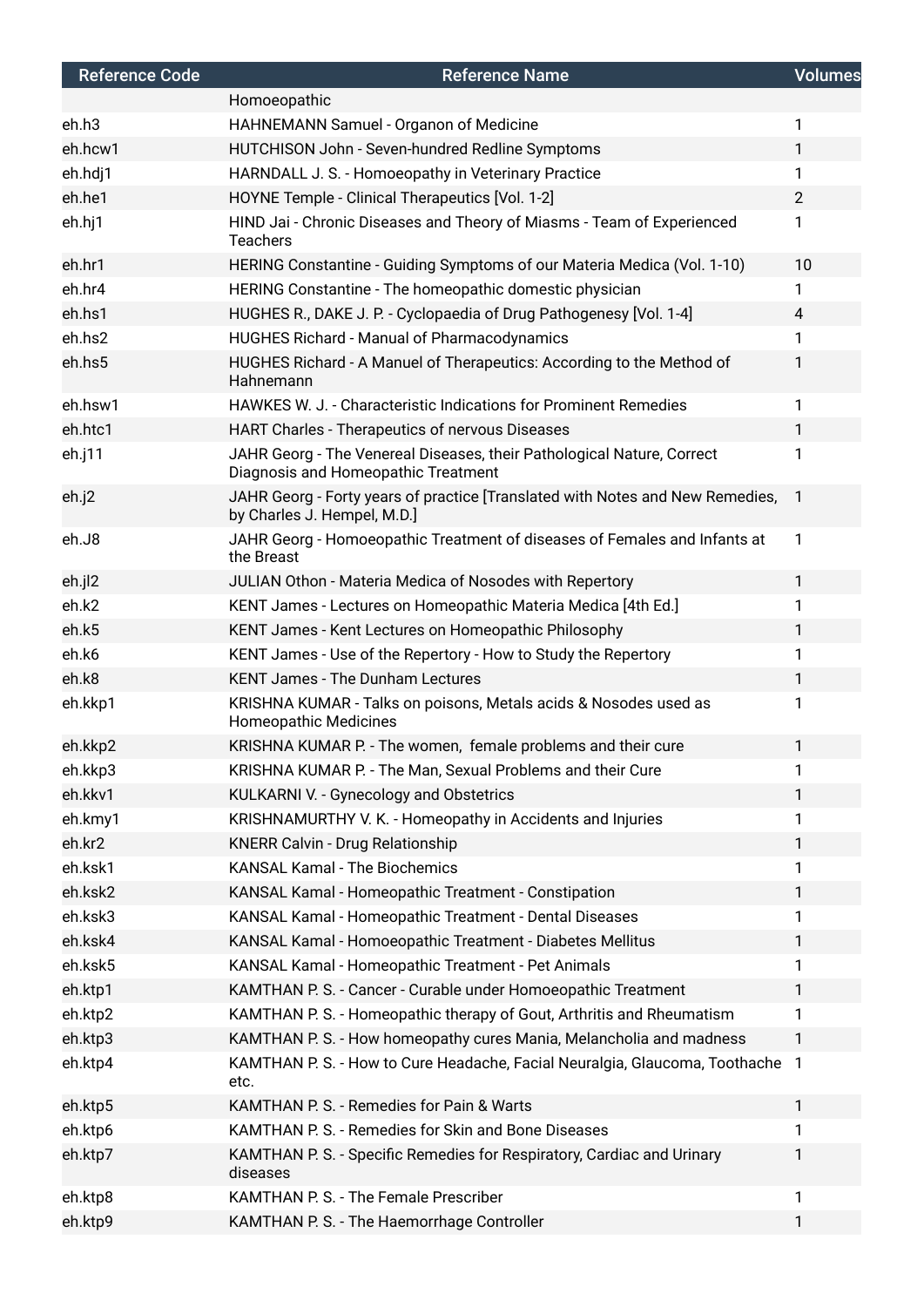| <b>Reference Code</b> | <b>Reference Name</b>                                                                                        | <b>Volumes</b> |
|-----------------------|--------------------------------------------------------------------------------------------------------------|----------------|
| eh.ll1                | LILIENTHAL Samuel - Homeopathic therapeutics [2nd Ed.]                                                       |                |
| eh.lp2                | LIPPE, von Adolph - Keynotes and Red line Symptoms of the Materia Medica                                     | 1              |
| eh.lp3                | Lippe A. von-Keynotes of the Homeop. Materia Medica                                                          |                |
| eh.lrp1               | LE ROUX Patricia - Lac Caninum, remedy of ailments from child sexual abuse                                   | 1              |
| eh.lsr6               | LEESER Otto - Homeopathic Materia Medica. [Translated by Boyd L. J.]                                         | 1              |
| eh.mf1                | MACFARLAN Donald - Concise pictures of dynamised drugs: personally proven                                    | $\mathbf{1}$   |
| eh.mfj1               | MOFFAT John - Homoeopathic therapeutics in ophthalmology                                                     | 1              |
| eh.mgb1               | MORGAN William - Diabetes mellitus [Its history, chemistry, anatomy, pathology,<br>physiology and treatment] | 1              |
| eh.mgb2               | MORGAN William - Diphteria [Its history, causes, symptoms, diagnosis,<br>pathology and treatment]            | 1              |
| eh.mhh1               | MALHOTRA H. C. - Care and Treatment - Fistula, Piles                                                         | 1              |
| eh.mhh2               | MALHOTRA H. C. - Menses and Health [A Lady's Manual of Homeopathic care]                                     | 1              |
| eh.mhn1               | MOHANTY Niranjan - Text book of Homeopathic Materia Medica                                                   | 1              |
| eh.mjr1               | MAJUMDAR P. C. - Appendicitis curable by Medicine                                                            | 1              |
| eh.mjs1               | MOORE James - Dog Diseases Treated by Homeopathy                                                             | 1              |
| eh.mrr4               | MORRISON Roger, HERRICK Nancy - Seminar [Part 3] - Leystad [Netherlands]<br>November 1991                    | 1              |
| eh.mta1               | MATHUR K. N. - Systematic materia medica of homoeopathic remedies [1st Ed.]                                  | 1              |
| eh.mta2               | MATHUR K. N. - Diabetes Mellitus Its Diagnosis & Treatment                                                   | 1              |
| eh.mtf10              | <b>MASTER Farokh - Hair Loss Repertory</b>                                                                   | 1              |
| eh.mtf12              | MASTER Farokh - Homoepathic Dictionary of dreams                                                             | 1              |
| eh.mtf13              | MASTER Farokh - Homeopathy in Cancer                                                                         | 1              |
| eh.mtf14              | <b>MASTER Farokh - Homeopathy in Cervical Spondylosis</b>                                                    | 1              |
| eh.mtf16              | MASTER Farokh - Lycopodium                                                                                   | 1              |
| eh.mtf18              | MASTER Farokh - Mysterious Thuja                                                                             | 1              |
| eh.mtf19              | MASTER Farokh - Naja Naja Naja [1st Ed.]                                                                     | 1              |
| eh.mtf2               | MASTER Farokh - A proving of Moccasin Snake [Toxicophis]                                                     | 1              |
| eh.mtf20              | MASTER Farokh - Perceiving rubrics of the mind                                                               | 1              |
| eh.mtf21              | <b>MASTER Farokh - Sandy Silicea</b>                                                                         | 1              |
| eh.mtf22              | MASTER Farokh - Snakes in Homeopathic Grass                                                                  | 1              |
| eh.mtf23              | MASTER Farokh - St-Ignatius Bean                                                                             | 1              |
| eh.mtf24              | MASTER Farokh - Suppressed Staphysagria                                                                      | 1              |
| eh.mtf25              | MASTER Farokh - Sycotic shame                                                                                | 1              |
| eh.mtf26              | MASTER Farokh - The Bed Side Organon of Medicine                                                             | 1              |
| eh.mtf27              | <b>MASTER Farokh - The Fascinating Fungi</b>                                                                 | 1              |
| eh.mtf28              | MASTER Farokh - The State of Mind that affects Foetus                                                        | 1              |
| eh.mtf29              | MASTER Farokh - Tubercular Miasm Tuberculins [simplified and explained] [2nd<br>Ed.                          | $\mathbf{1}$   |
| eh.mtf3               | <b>MASTER Farokh - Ammoniums: The Sour Prunes</b>                                                            | 1              |
| eh.mtf30              | MASTER Farokh - Tumours and homoeopathy                                                                      | 1              |
| eh.mtf34              | MASTER Farokh - Homeopathic Treatment of Acute Cardio-respiratory Failure                                    | 1              |
| eh.mtf37              | MASTER Farokh - Bitis arietans - A Homoeopathic Proving                                                      | 1              |
| eh.mtf4               | <b>MASTER Farokh - The Web Spinners</b>                                                                      | 1              |
| eh.mtf7               | <b>MASTER Farokh - Agitated Argentums</b>                                                                    | 1              |
| eh.mtf8               | MASTER Farokh - Bed-wetting [Enuresis]                                                                       | 1              |
| eh.mtf9               | MASTER Farokh - Diseases of the Skin [Including of Exanthemata]                                              | 1              |
| eh.mts1               | MOUNT S. J. L. - Migraine                                                                                    | 1              |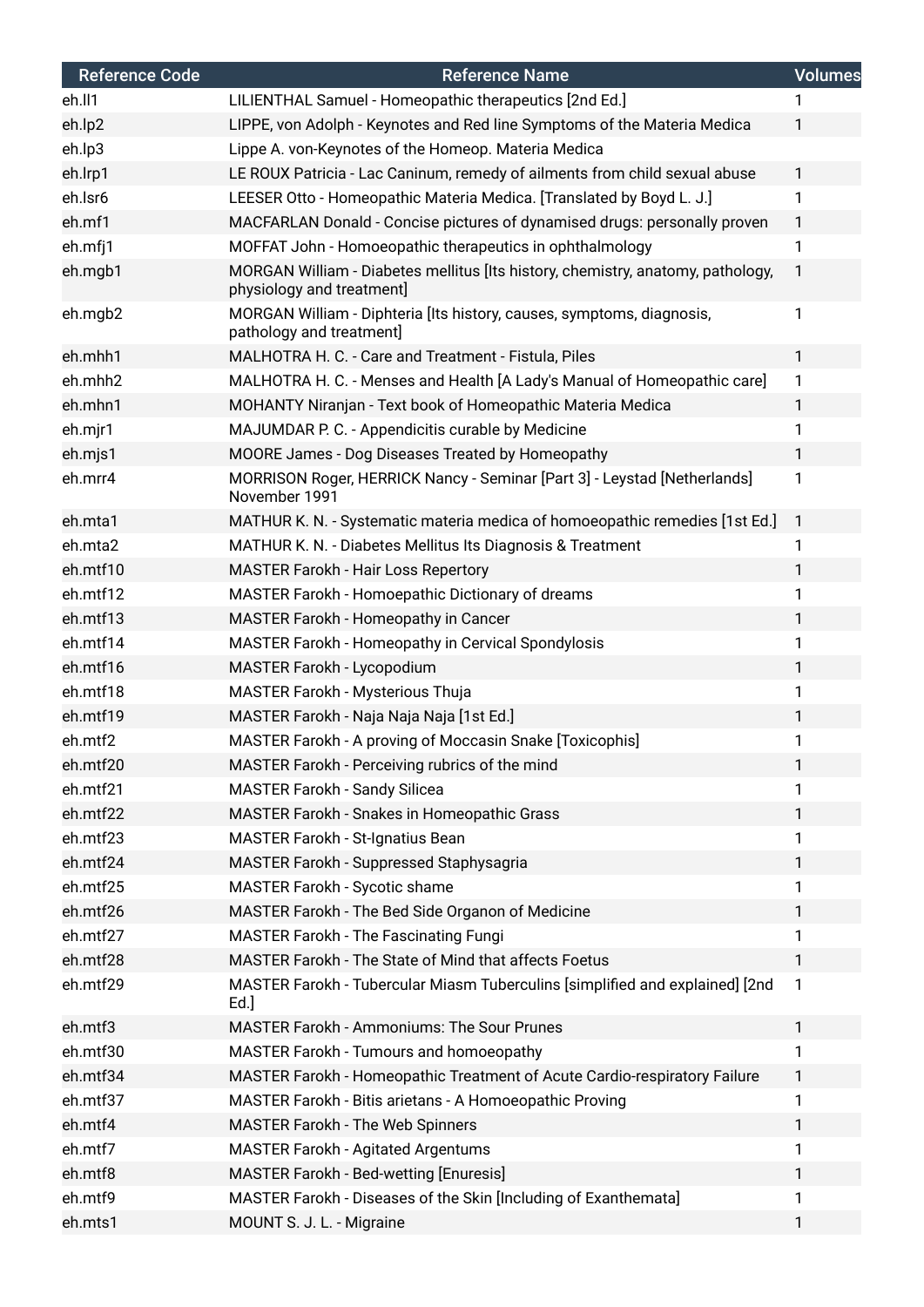| <b>Reference Code</b> | <b>Reference Name</b>                                                                                 | <b>Volumes</b> |
|-----------------------|-------------------------------------------------------------------------------------------------------|----------------|
| eh.mtv2               | MATHUR P. P. - Common Infectious Diseases with Therapeutic & Repertory in<br>Homeopathy               | 1              |
| eh.nh <sub>2</sub>    | NASH Eugene - Leaders in typhoid fever                                                                | $\mathbf{1}$   |
| eh.nh <sub>3</sub>    | NASH Eugene - Regional leaders [2nd Ed.]                                                              | $\mathbf{1}$   |
| eh.nh4                | NASH Eugene - The testimony of the clinic                                                             | 1              |
| eh.nh5                | NASH Eugene - Leaders for the Use of Sulphur                                                          | $\mathbf{1}$   |
| eh.nh6                | NASH Eugene - Leaders in respiratory organs                                                           | 1              |
| eh.nh8                | NASH Eugene - Expanded works of Nash                                                                  | 1              |
| eh.oss1               | OLSEN Steven - Trees and Plants that Heal                                                             | 1              |
| eh.ot1                | <b>ORTEGA SANCHEZ Proceso - Notes on the Miasms</b>                                                   | 1              |
| eh.oth1               | OSTROM Homer - Leucorrhoea and other Varieties of Gynaecological Catarrh                              | $\mathbf{1}$   |
| eh.pac_coast_j_hom    | Pacific Coast Journal of Homoeopathy                                                                  | 9              |
| eh.pew1               | PAIGE H. W. - Diseases of the Lungs, Bronchi and Pleura                                               | $\mathbf{1}$   |
| eh.pfa2               | PULFORD Alfred - Homoeopathic Materia Medica of Graphic Drug Pictures and<br><b>Clinical Comments</b> | 1              |
| eh.pks1               | PAVRI Sharukh - Essentials of Diabetes Mellitus & its Treatment by<br>Homoeopathy                     | 1              |
| eh.pls1               | PAUL S. - Skin Therapeutics                                                                           | 1              |
| eh.pnb1               | PANDA B. - Significance of Dreams in Homoeopathic Prescribing                                         | $\mathbf{1}$   |
| eh.prj1               | POIRIER Jean - Homeopathic Treatment of the Diseases of Heart                                         | 1              |
| eh.pss1               | PALSULE S. G. - Asthma and Blood Pressure                                                             | $\mathbf{1}$   |
| eh.pss2               | PALSULE S. G. - Dentistry and Homeopathy                                                              | 1              |
| eh.pss3               | PALSULE S. G. - Homeopathic Treatment for E. N. T. Diseases                                           | 1              |
| eh.ptj1               | PATERSON John - The Bowel Nosodes                                                                     | $\mathbf{1}$   |
| eh.ptk2               | PHATAK S. R. - Materia Medica of Homoeopathic medicines                                               | 1              |
| eh.Quinq Hom Int Con  | Quinquenial Homeopathic International Congress                                                        | 3              |
| eh.rb2                | ROBERTS Herbert - Sensations as if                                                                    | $\mathbf{1}$   |
| eh.rb3                | ROBERTS Herbert - The study of remedies by comparison                                                 | 1              |
| eh.rb4                | ROBERTS Herbert - The rheumatic remedies                                                              | 1              |
| eh.rde3               | RUDDOCK Edward - The Common diseases of children                                                      | 1              |
| eh.rde4               | RUDDOCK Edward - Homeopathic Treatment of Infants and Children                                        | 1              |
| eh.rde5               | RUDDOCK Edward - The common diseases of Women                                                         | 1              |
| eh.rde6               | RUDDOCK Edward - The Pocket Manual of Homeopathic Veterinary Medicine<br>[1st Ed.]                    | 1              |
| eh.res1               | RAUE Charles - Diseases of children                                                                   | 1              |
| eh.rjp1               | RAJAGOPALARAO P. - Most Valuable Tips from Masters of Homeopathy                                      | $\mathbf{1}$   |
| eh.rsi1               | ROSSETTI Luiz - Lepidoptera saturniidae                                                               | 1              |
| eh.rsy1               | RAMSEYER A. A. - Rademacher's Universal & Organ Remedies                                              | 1              |
| eh.rti2               | RASTOGI D. P. - Homeopathic Gems                                                                      | 1              |
| eh.rti3               | RASTOGI D. P. - Some Case Reports                                                                     | 1              |
| eh.rti4               | RASTOGI D. P. - Use of Indigenous and Other Remedies in Homeopathy as Home<br>Remedies                | 1              |
| eh.rwt1               | ROWE Todd - Carnegia gigantea a Proving of Saguaro Cactus                                             | 1              |
| eh.rwt2               | ROWE Todd - Heloderma Suspectum proving                                                               | 1              |
| eh.rwt3               | ROWE Todd - Urolophus Halleri: a Proving of Round Stingray                                            | 1              |
| eh.ry1                | ROYAL George - Textbook of Homeopathic Materia Medica                                                 | 1              |
| eh.sa3                | SOUK-ALOUN P. - Provings of the french "comite d?experimentation<br>homéopathique""                   | 1              |
| eh.samkn              | SAMUEL - Keynotes Samuel                                                                              | 1              |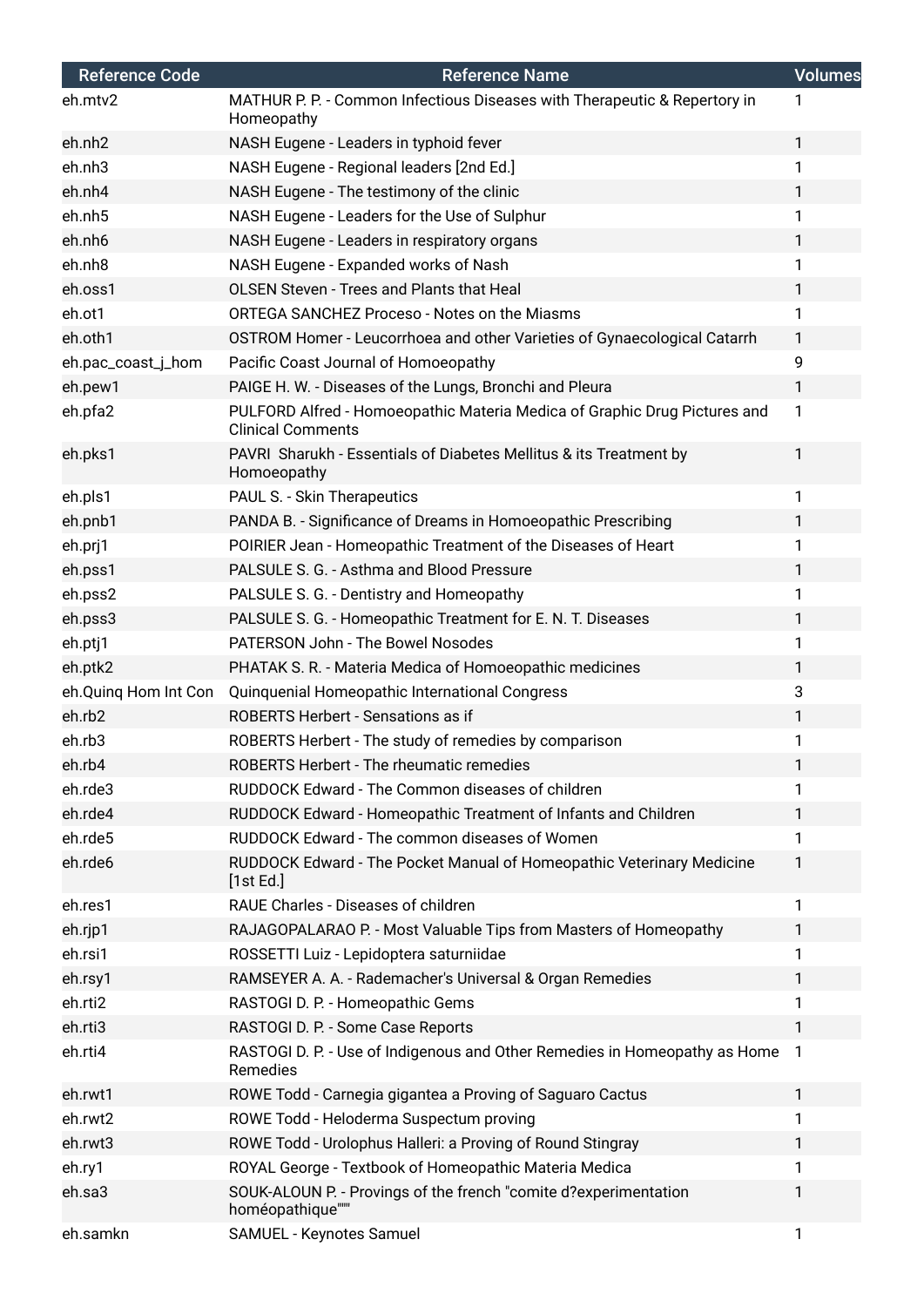| <b>Reference Code</b> | <b>Reference Name</b>                                                                                 | <b>Volumes</b> |
|-----------------------|-------------------------------------------------------------------------------------------------------|----------------|
| eh.sds1               | SUDARSHAN S. R. - Repertory of non-malarial fevers                                                    | 1              |
| eh.sej2               | SHORE Jonathan - Seminar Glasgow [Scotland] April 1989                                                | 1              |
| eh.sej3               | SHORE Jonathan - Seminar Hapert [Netherlands] September 1990                                          | $\mathbf{1}$   |
| eh.sej4               | SHORE Jonathan - Seminar Hapert [Netherlands] April 1991                                              | $\mathbf{1}$   |
| eh.sej5               | SHORE Jonathan - Seminar Glasgow [Scotland] April 1990                                                | 1              |
| eh.shc1               | SHREEDHARAN C. K. - A concise Materia Medica & Repertory of Nosodes                                   | $\mathbf{1}$   |
| eh.shs1               | SINGH Sapuran - Hering's model cures                                                                  | $\mathbf{1}$   |
| eh.skn1               | SUKUMARAN N. - Main Symptoms of Heart Problems                                                        | 1              |
| eh.sn2                | SKINNER Thomas - Homoeopathy in its Relation to the Diseases of females or<br>Gynaecology             | 1              |
| eh.sp1                | STEPHENSON James - Hahnemannian Provings - A Materia Medica and<br><b>Repertory 1924-195</b>          | 1              |
| eh.st3                | <b>SCHMIDT Pierre - Defective Illnesses</b>                                                           | $\mathbf{1}$   |
| eh.st4                | SCHMIDT Pierre - The Hidden Treasures of the last organon                                             | 1              |
| eh.st5                | SCHMIDT Pierre - The art of Case Taking                                                               | $\mathbf{1}$   |
| eh.st6                | SCHMIDT Pierre - The art of Interrogation                                                             | $\mathbf{1}$   |
| eh.svm1               | SIVARAMAN M. S. - Homeopathic Treatment of Asthma                                                     | 1              |
| eh.svr5               | SIVARAMAN M. S. - Ear, Nose and Throat: Troubles cured with Homoepathy                                | 1              |
| eh.svr6               | SIVARAMAN M. S. - Dreams and their homeopathic medicines                                              | $\mathbf{1}$   |
| eh.svr7               | SIVARAMAN M. S. - Asthma Cured with Homeopathic Medicines                                             | 1              |
| eh.svr8               | SIVARAMAN M. S. - Epilepsy cured with Homeopathic Medicines                                           | $\mathbf{1}$   |
| eh.svr9               | SIVARAMAN M. S. - Haemorrhoids cured by Homeopathic Medicines                                         | 1              |
| eh.swm1               | SANTWANI M. T. - Common ailments of Children and Their Homeopathic<br>Management                      | 1              |
| eh.syk1               | <b>SWAYANADAN K. R. - Intestinal Worms</b>                                                            | $\mathbf{1}$   |
| eh.szw1               | SCHWARTZ W. H. - The Homoeopathic Treatment of Wounds and Injuries                                    | $\mathbf{1}$   |
| eh.tl2                | TYLER Margaret - Pointers to the common remedies                                                      | 1              |
| eh.tl3                | TYLER Margaret - Acute conditions, injuries                                                           | 1              |
| eh.tl4                | <b>TYLER Margaret - Drosera</b>                                                                       | 1              |
| eh.tl7                | TYLER Margaret - Different Ways of Finding the Remedy                                                 | 1              |
| eh.tl8                | TYLER Margaret - Hahnemann's Conception of Chronic Disease, as Caused by<br>Parasitic Micro-Organisms | $\mathbf{1}$   |
| eh.tt1                | TESTE Alphonse - The Homeopathic Materia Medica                                                       | $\mathbf{1}$   |
| eh.vh3                | VITHOULKAS George - Essences of Materia Medica (= vh4)                                                | 1              |
| eh.vma1               | VARMA P. N., VAID V. - Side effects                                                                   | 1              |
| eh.vma2               | VARMA P. N., VAID V - Encyclopaedia of Homeopathic Pharmacopoeia [Vol. 1 &<br>2]                      | $\overline{2}$ |
| eh.wc_hom_phys        | Transactions of World Congress of Homeopathic Physicians and Surgeons                                 | $\mathbf{1}$   |
| eh.wd1                | WARD James - Unabridged Dictionary of the Sensations as if - Part 1 -<br>Pathogenetic                 | 1              |
| eh.wd2                | WARD James - Unabridged Dictionary of the Sensations as if - Part 2 - Clinical                        | $\mathbf{1}$   |
| eh.wda1               | WADIA S. R. - Leucoderma, its Homeopathic Treatment                                                   | 1              |
| eh.wda3               | WADIA S. R. - Homeopathic cures asthma                                                                | $\mathbf{1}$   |
| eh.wda4               | WADIA S. R. - Tonsillites cured by homeopathy                                                         | 1              |
| eh.wda6               | WADIA S. R. - Homoeopathy in Children's Diseases                                                      | 1              |
| eh.wl1                | WHEELER Charles - Introduction to the Principles and Practice of Medicine                             | 1              |
| eh.wsf1               | WOODS Fergie - Essentials of Homeopathic Prescribing                                                  | $\mathbf{1}$   |
| eh.wwa1               | WOODWARD A. - Constitutional Therapeutics                                                             | 1              |
| eh.yl1                | YINGLING William - The Accoucheurs Emercency Manual                                                   | 1              |